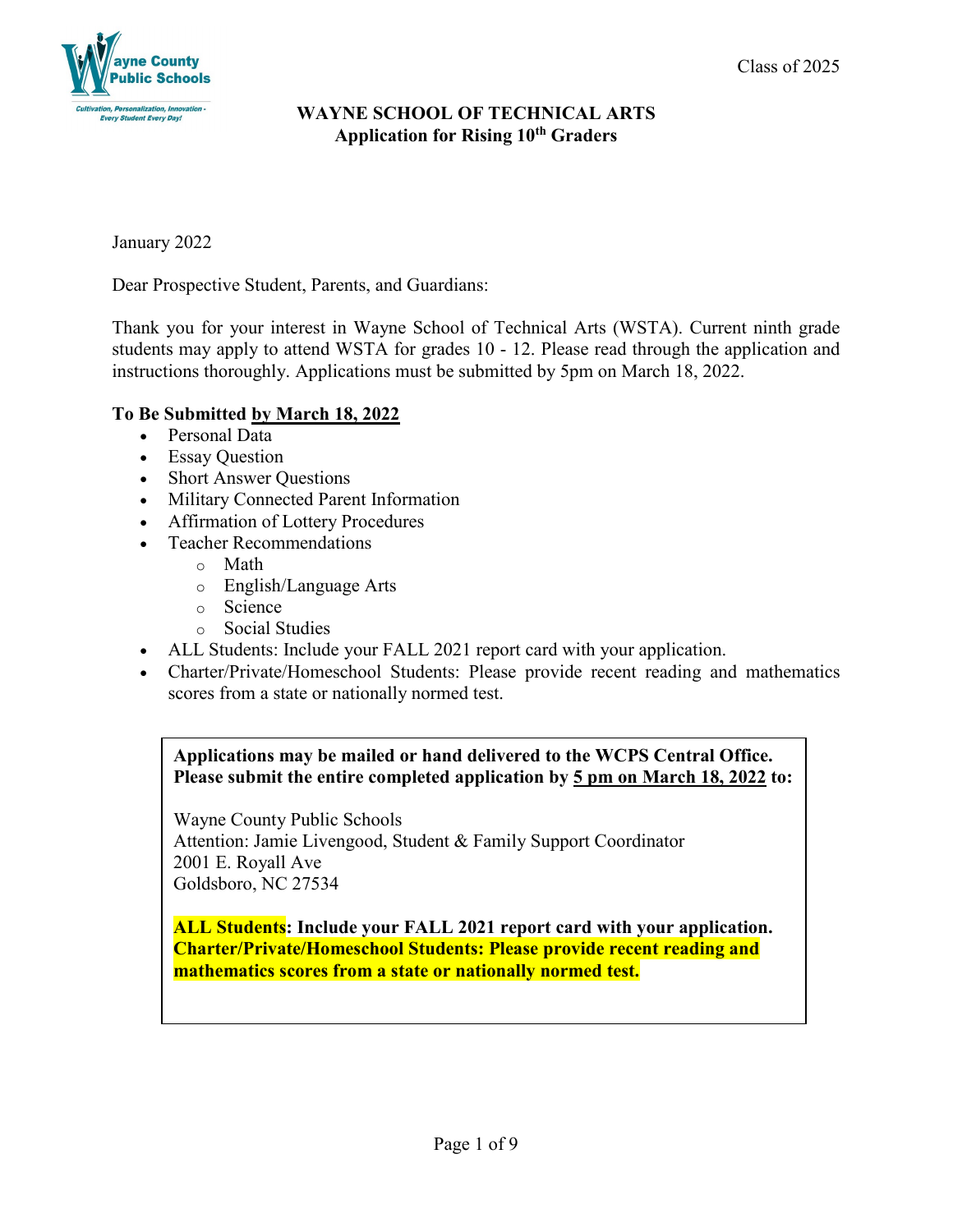

#### **Personal Data**

| Student Name<br>Last                     | First                            | Middle     |
|------------------------------------------|----------------------------------|------------|
| Home Phone                               |                                  | Cell Phone |
| Current Grade                            |                                  |            |
| Birth Date:                              | Gender (Circle one): Male Female |            |
|                                          |                                  |            |
|                                          |                                  |            |
|                                          |                                  |            |
|                                          | Parent/Guardian Name             |            |
|                                          |                                  |            |
| Student lives with (circle one):         |                                  |            |
| Both parents Father Mother Grandparent/s | Other<br>Be fully specific       |            |
|                                          |                                  |            |
|                                          |                                  |            |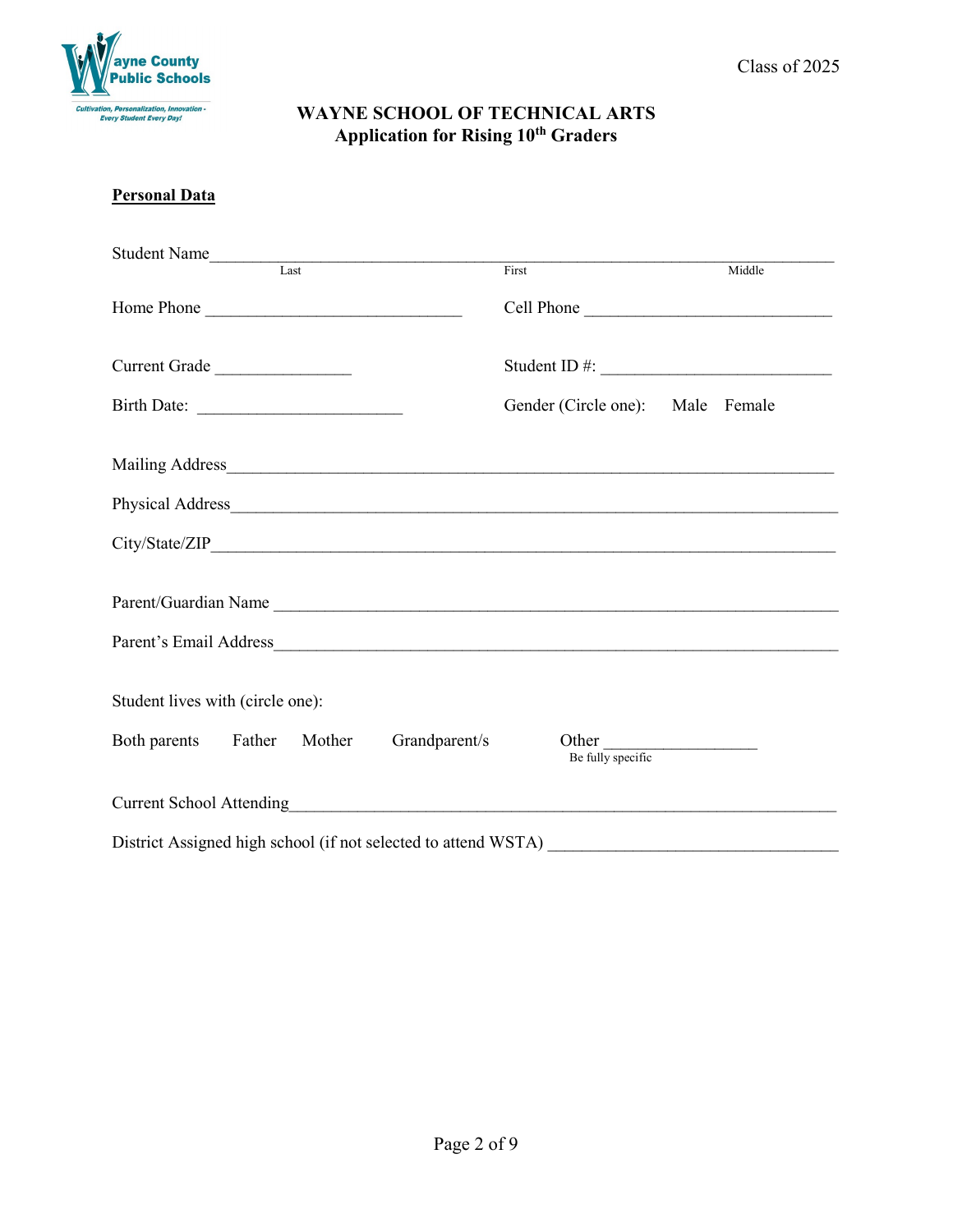

# **To Be Completed by the Student in his/her own handwriting**

In a brief personal essay of at least two paragraphs, please answer **ONE** of the following:

- A. Describe your "dream" future career, and how you think attending WSTA will help prepare you for that career.
- B. Describe a time when learning was challenging for you, and what you did to overcome the challenge.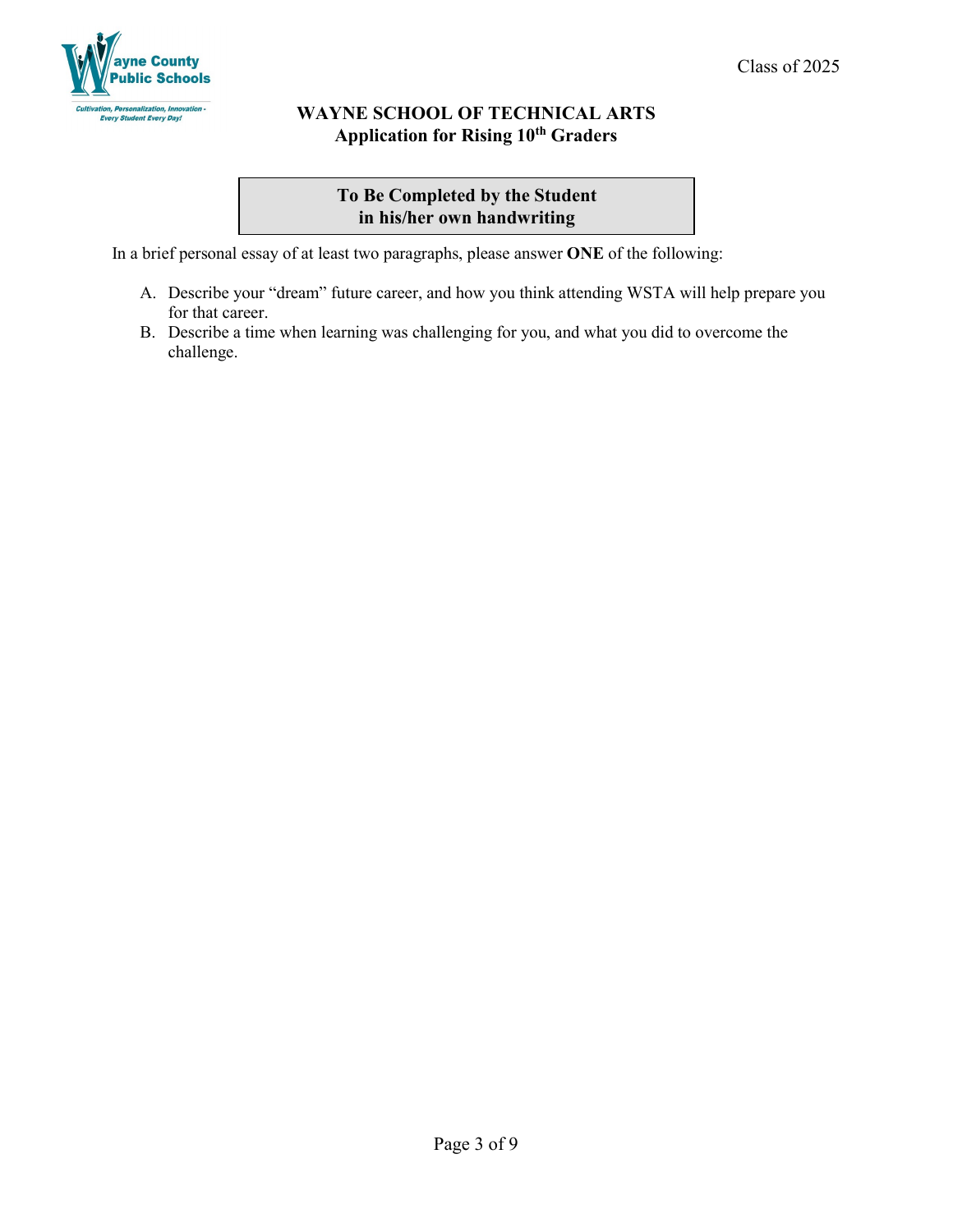

**To Be Completed by the Student**

 $\_$  ,  $\_$  ,  $\_$  ,  $\_$  ,  $\_$  ,  $\_$  ,  $\_$  ,  $\_$  ,  $\_$  ,  $\_$  ,  $\_$  ,  $\_$  ,  $\_$  ,  $\_$  ,  $\_$  ,  $\_$  ,  $\_$  ,  $\_$  ,  $\_$  ,  $\_$  ,  $\_$  ,  $\_$  ,  $\_$  ,  $\_$  ,  $\_$  ,  $\_$  ,  $\_$  ,  $\_$  ,  $\_$  ,  $\_$  ,  $\_$  ,  $\_$  ,  $\_$  ,  $\_$  ,  $\_$  ,  $\_$  ,  $\_$  ,

 $\_$  ,  $\_$  ,  $\_$  ,  $\_$  ,  $\_$  ,  $\_$  ,  $\_$  ,  $\_$  ,  $\_$  ,  $\_$  ,  $\_$  ,  $\_$  ,  $\_$  ,  $\_$  ,  $\_$  ,  $\_$  ,  $\_$  ,  $\_$  ,  $\_$  ,  $\_$  ,  $\_$  ,  $\_$  ,  $\_$  ,  $\_$  ,  $\_$  ,  $\_$  ,  $\_$  ,  $\_$  ,  $\_$  ,  $\_$  ,  $\_$  ,  $\_$  ,  $\_$  ,  $\_$  ,  $\_$  ,  $\_$  ,  $\_$  ,

 $\_$  ,  $\_$  ,  $\_$  ,  $\_$  ,  $\_$  ,  $\_$  ,  $\_$  ,  $\_$  ,  $\_$  ,  $\_$  ,  $\_$  ,  $\_$  ,  $\_$  ,  $\_$  ,  $\_$  ,  $\_$  ,  $\_$  ,  $\_$  ,  $\_$  ,  $\_$  ,  $\_$  ,  $\_$  ,  $\_$  ,  $\_$  ,  $\_$  ,  $\_$  ,  $\_$  ,  $\_$  ,  $\_$  ,  $\_$  ,  $\_$  ,  $\_$  ,  $\_$  ,  $\_$  ,  $\_$  ,  $\_$  ,  $\_$  ,

 $\_$  ,  $\_$  ,  $\_$  ,  $\_$  ,  $\_$  ,  $\_$  ,  $\_$  ,  $\_$  ,  $\_$  ,  $\_$  ,  $\_$  ,  $\_$  ,  $\_$  ,  $\_$  ,  $\_$  ,  $\_$  ,  $\_$  ,  $\_$  ,  $\_$  ,  $\_$  ,  $\_$  ,  $\_$  ,  $\_$  ,  $\_$  ,  $\_$  ,  $\_$  ,  $\_$  ,  $\_$  ,  $\_$  ,  $\_$  ,  $\_$  ,  $\_$  ,  $\_$  ,  $\_$  ,  $\_$  ,  $\_$  ,  $\_$  ,

#### **Short Answer**

1. Explain why you are interested in attending Wayne School of Technical Arts.

2. Maintaining good attendance in an innovative school program is essential. Describe how you managed school engagement (staying actively involved in classes) and your daily attendance for the past two school years.

 $\_$  ,  $\_$  ,  $\_$  ,  $\_$  ,  $\_$  ,  $\_$  ,  $\_$  ,  $\_$  ,  $\_$  ,  $\_$  ,  $\_$  ,  $\_$  ,  $\_$  ,  $\_$  ,  $\_$  ,  $\_$  ,  $\_$  ,  $\_$  ,  $\_$  ,  $\_$  ,  $\_$  ,  $\_$  ,  $\_$  ,  $\_$  ,  $\_$  ,  $\_$  ,  $\_$  ,  $\_$  ,  $\_$  ,  $\_$  ,  $\_$  ,  $\_$  ,  $\_$  ,  $\_$  ,  $\_$  ,  $\_$  ,  $\_$  ,

 $\_$  ,  $\_$  ,  $\_$  ,  $\_$  ,  $\_$  ,  $\_$  ,  $\_$  ,  $\_$  ,  $\_$  ,  $\_$  ,  $\_$  ,  $\_$  ,  $\_$  ,  $\_$  ,  $\_$  ,  $\_$  ,  $\_$  ,  $\_$  ,  $\_$  ,  $\_$  ,  $\_$  ,  $\_$  ,  $\_$  ,  $\_$  ,  $\_$  ,  $\_$  ,  $\_$  ,  $\_$  ,  $\_$  ,  $\_$  ,  $\_$  ,  $\_$  ,  $\_$  ,  $\_$  ,  $\_$  ,  $\_$  ,  $\_$  ,

 $\_$  ,  $\_$  ,  $\_$  ,  $\_$  ,  $\_$  ,  $\_$  ,  $\_$  ,  $\_$  ,  $\_$  ,  $\_$  ,  $\_$  ,  $\_$  ,  $\_$  ,  $\_$  ,  $\_$  ,  $\_$  ,  $\_$  ,  $\_$  ,  $\_$  ,  $\_$  ,  $\_$  ,  $\_$  ,  $\_$  ,  $\_$  ,  $\_$  ,  $\_$  ,  $\_$  ,  $\_$  ,  $\_$  ,  $\_$  ,  $\_$  ,  $\_$  ,  $\_$  ,  $\_$  ,  $\_$  ,  $\_$  ,  $\_$  ,

 $\_$  ,  $\_$  ,  $\_$  ,  $\_$  ,  $\_$  ,  $\_$  ,  $\_$  ,  $\_$  ,  $\_$  ,  $\_$  ,  $\_$  ,  $\_$  ,  $\_$  ,  $\_$  ,  $\_$  ,  $\_$  ,  $\_$  ,  $\_$  ,  $\_$  ,  $\_$  ,  $\_$  ,  $\_$  ,  $\_$  ,  $\_$  ,  $\_$  ,  $\_$  ,  $\_$  ,  $\_$  ,  $\_$  ,  $\_$  ,  $\_$  ,  $\_$  ,  $\_$  ,  $\_$  ,  $\_$  ,  $\_$  ,  $\_$  ,

 $\_$  ,  $\_$  ,  $\_$  ,  $\_$  ,  $\_$  ,  $\_$  ,  $\_$  ,  $\_$  ,  $\_$  ,  $\_$  ,  $\_$  ,  $\_$  ,  $\_$  ,  $\_$  ,  $\_$  ,  $\_$  ,  $\_$  ,  $\_$  ,  $\_$  ,  $\_$  ,  $\_$  ,  $\_$  ,  $\_$  ,  $\_$  ,  $\_$  ,  $\_$  ,  $\_$  ,  $\_$  ,  $\_$  ,  $\_$  ,  $\_$  ,  $\_$  ,  $\_$  ,  $\_$  ,  $\_$  ,  $\_$  ,  $\_$  ,

#### **Your signature below indicates that these answers are your handwritten work and that you agree to abide by the following expectations for Wayne School of Technical Arts.**

- \* To attend school daily and arrive on time to all classes.
- \* To abide by and cooperate with WSTA and Seymour Johnson Air Force Base.
- $\bullet$  To have a parent/guardian notify the school on the day of an absence.
- \* To devote sufficient time each evening to homework and study.
- \* To keep your parents/guardians informed of your academic progress.
- \* To stay in school until a high school diploma is earned.
- \* To enroll and be successful in challenging classes.
- $\bullet$  To attend tutorial sessions and/or seminar as required.

**Student Signature**: \_\_\_\_\_\_\_\_\_\_\_\_\_\_\_\_\_\_\_\_\_\_\_\_\_\_\_\_\_\_\_\_\_\_\_\_\_\_\_\_\_\_ **Date:** \_\_\_\_\_\_\_\_\_\_\_\_\_\_\_\_\_\_\_\_\_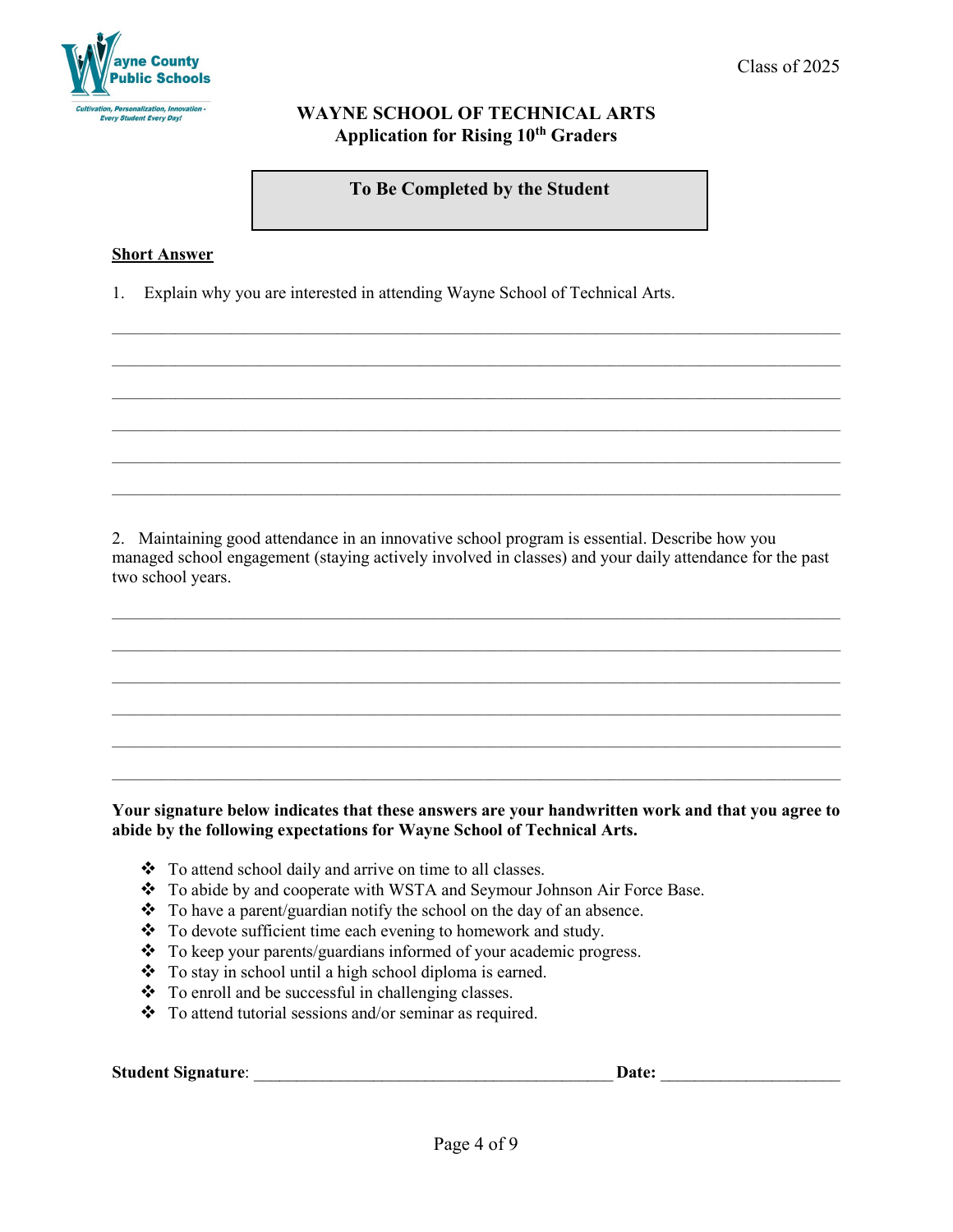

Student Name:

*This page is to be completed by the parent/guardian. All information given on this page is confidential and is needed for our Federal/State reports.*

| <b>Military Connected Parent Information</b><br>Note: This information is required for lottery purposes, and may be verified by military personnel. |                                                        |  |  |
|-----------------------------------------------------------------------------------------------------------------------------------------------------|--------------------------------------------------------|--|--|
|                                                                                                                                                     | Please check as appropriate for parent/legal guardian: |  |  |
|                                                                                                                                                     | <b>Military Status, if applicable</b>                  |  |  |
| $\Box$ USAF - Active Duty                                                                                                                           | Other service - Active Duty<br>$\mathsf{L}$            |  |  |
| <b>USAF</b> - Reserve Duty                                                                                                                          | Other service - Reserve Duty<br>$\Box$                 |  |  |
| <b>USAF</b> - Active Civilian                                                                                                                       | Other service - Active Civilian                        |  |  |
| Assigned Installation:                                                                                                                              | Arrival (Month/Year):                                  |  |  |
| ЭR<br>Neither parent is military connected, as listed above                                                                                         |                                                        |  |  |

### **Student Lottery Procedure:**

- Information regarding qualified applicants will be sent to a research agency, "SERVE," which is affiliated with UNC-G, for lottery selection process. Information will include:
	- $\circ$  Directory level information (name/birthdate)<br> $\circ$  School assigned to attend (to ensure equitable
	- $\circ$  School assigned to attend (to ensure equitable representation)<br>  $\circ$  Military connected status
	- Military connected status
- SERVE will upload submitted student list to SECURE computer file accessible ONLY to research team members involved in lottery process.
- Student data, including name, birthdate, and whether or not student was selected in the lottery will be sent to the North Carolina Education Research Data Center at Duke University.
- Data is de-identified and assigned a number for any future research so that students' names are never specifically used in any research.
- Past (and possible future) use by UNC-SERVE of de-identified data includes studying the academic success of students selected to attend WSTA vs. those who were not selected in a lottery.
- There are currently NO plans to use data from Wayne County Schools' students in research.
- Should SERVE desire to use student data in future research:
	- $\circ$  ONLY de-identified student data will be used;<br> $\circ$  This de-identified data will ONLY be used with
	- This de-identified data will ONLY be used with the approval of the Institutional Review Board of SERVE, as well as a formal approval from Wayne County Schools.

**Parent/Guardian:** Your signature below affirms that the above military status information is correct, and provides permission to send your student's name, birthdate, parents' military status, and assigned school to UNC-G SERVE for lottery selection of applicants.

Parent Signature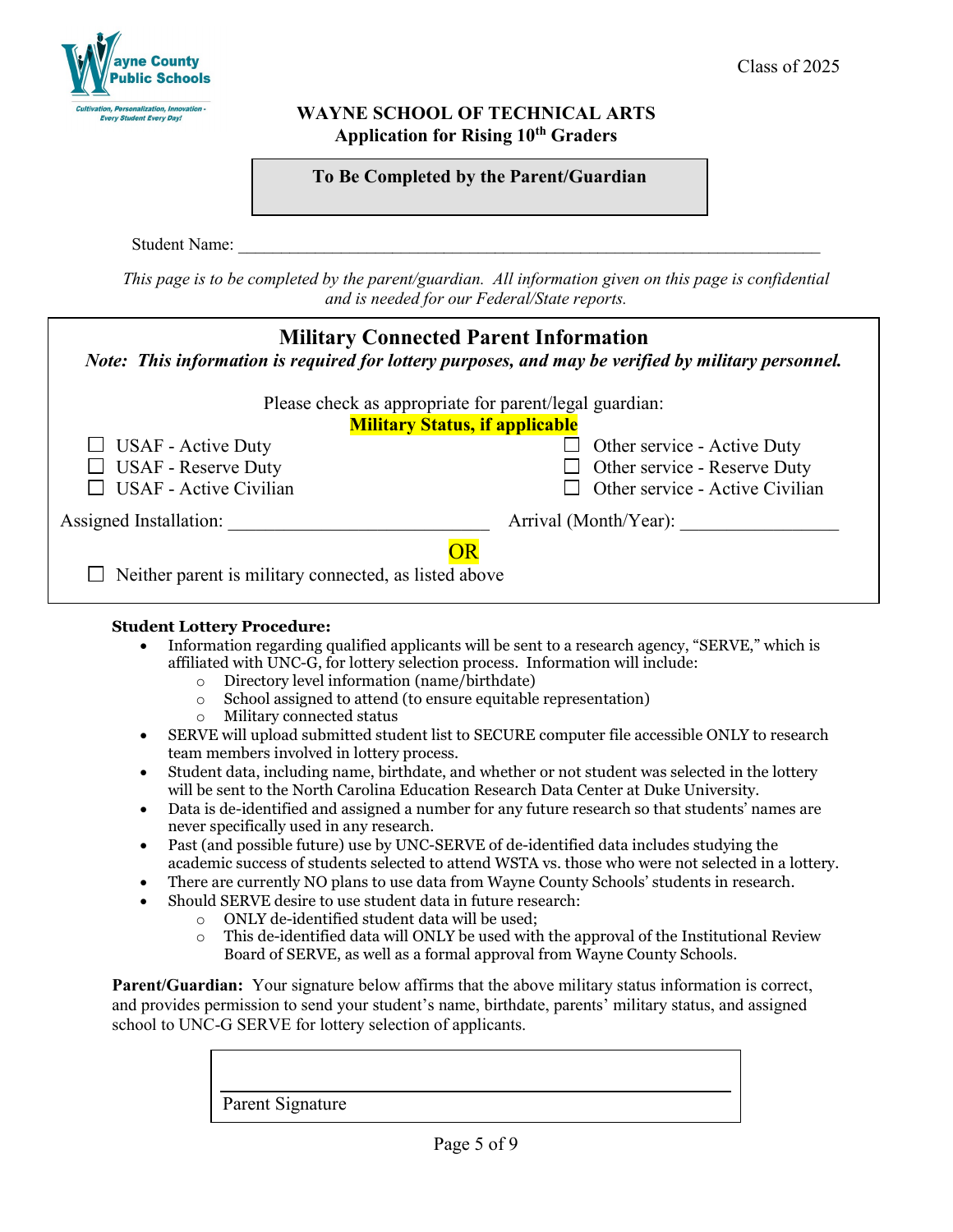

## **Subject Teacher Recommendation: To be completed by student's ENGLISH teacher**

Student Name

Teacher Name **Subject** 

### **Please reflect on the TYPICAL DAILY behavior of this student, and check yes or no in response to each statement.**

|                                                                    | YES | N <sub>O</sub> |
|--------------------------------------------------------------------|-----|----------------|
| Contributes ideas in class                                         |     |                |
| Generally has a positive attitude about work                       |     |                |
| Listens, shares and supports others                                |     |                |
| Follows directions                                                 |     |                |
| Satisfactorily completes assignments                               |     |                |
| Submits assignments on time                                        |     |                |
| Is respectful of peers, adults and property                        |     |                |
| Satisfactorily manages own behavior                                |     |                |
| Regularly attended both virtually and F2F, as assigned             |     |                |
| Demonstrates the ability to handle a rigorous academic environment |     |                |

Do you have any significant discipline/behavior concerns about this student that you feel would interfere with him/her being a successful and responsible member of the WSTA and Seymour Johnson Air Force Base community? If yes, please explain.

 $\_$  , and the set of the set of the set of the set of the set of the set of the set of the set of the set of the set of the set of the set of the set of the set of the set of the set of the set of the set of the set of th \_\_\_\_\_\_\_\_\_\_\_\_\_\_\_\_\_\_\_\_\_\_\_\_\_\_\_\_\_\_\_\_\_\_\_\_\_\_\_\_\_\_\_\_\_\_\_\_\_\_\_\_\_\_\_\_\_\_\_\_\_\_\_\_\_\_\_\_\_\_\_\_\_\_\_\_\_\_\_\_\_\_\_\_\_ \_\_\_\_\_\_\_\_\_\_\_\_\_\_\_\_\_\_\_\_\_\_\_\_\_\_\_\_\_\_\_\_\_\_\_\_\_\_\_\_\_\_\_\_\_\_\_\_\_\_\_\_\_\_\_\_\_\_\_\_\_\_\_\_\_\_\_\_\_\_\_\_\_\_\_\_\_\_\_\_\_\_\_\_\_  $\_$  , and the set of the set of the set of the set of the set of the set of the set of the set of the set of the set of the set of the set of the set of the set of the set of the set of the set of the set of the set of th

> *Please return completed form to student in a signed, sealed envelope with student's name on front of envelope, to be submitted with the application.*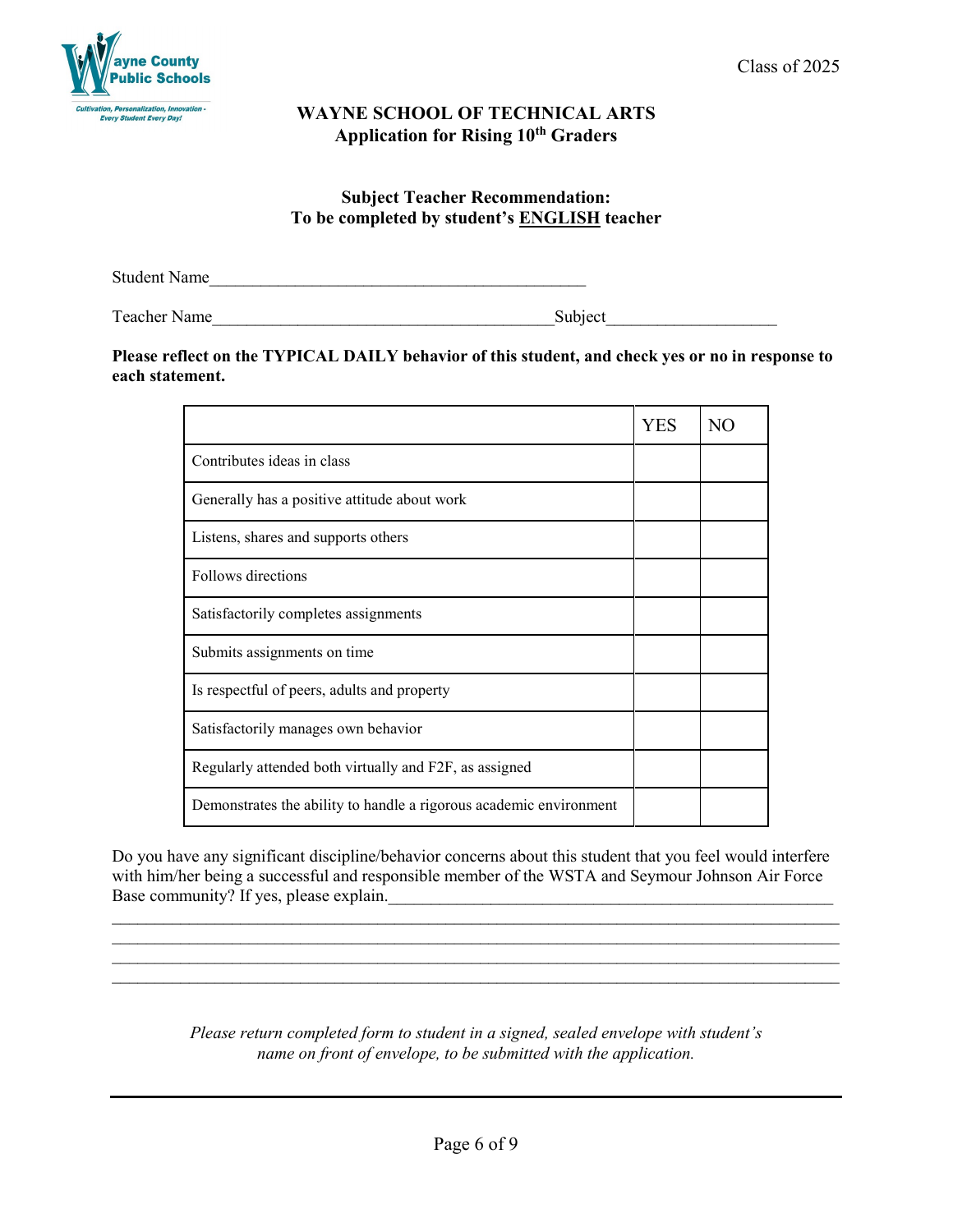#### **Subject Teacher Recommendation: To be completed by student's MATH teacher**

Student Name

Teacher Name\_\_\_\_\_\_\_\_\_\_\_\_\_\_\_\_\_\_\_\_\_\_\_\_\_\_\_\_\_\_\_\_\_\_\_\_\_\_\_\_Subject\_\_\_\_\_\_\_\_\_\_\_\_\_\_\_\_\_\_\_\_

#### **Please reflect on the TYPICAL DAILY behavior of this student, and check yes or no in response to each statement.**

|                                                                    | <b>YES</b> | NO. |
|--------------------------------------------------------------------|------------|-----|
| Contributes ideas in class                                         |            |     |
| Generally has a positive attitude about work                       |            |     |
| Listens, shares and supports others                                |            |     |
| Follows directions                                                 |            |     |
| Satisfactorily completes assignments                               |            |     |
| Submits assignments on time                                        |            |     |
| Is respectful of peers, adults and property                        |            |     |
| Satisfactorily manages own behavior                                |            |     |
| Regularly attended both virtually and F2F, as assigned             |            |     |
| Demonstrates the ability to handle a rigorous academic environment |            |     |

Do you have any significant discipline/behavior concerns about this student that you feel would interfere with him/her being a successful and responsible member of the WSTA and Seymour Johnson Air Force Base community? If yes, please explain.

 $\_$  , and the set of the set of the set of the set of the set of the set of the set of the set of the set of the set of the set of the set of the set of the set of the set of the set of the set of the set of the set of th

 $\_$  , and the set of the set of the set of the set of the set of the set of the set of the set of the set of the set of the set of the set of the set of the set of the set of the set of the set of the set of the set of th  $\_$  , and the set of the set of the set of the set of the set of the set of the set of the set of the set of the set of the set of the set of the set of the set of the set of the set of the set of the set of the set of th

> *Please return completed form to student in a signed, sealed envelope with student's name on front of envelope, to be submitted with the application.*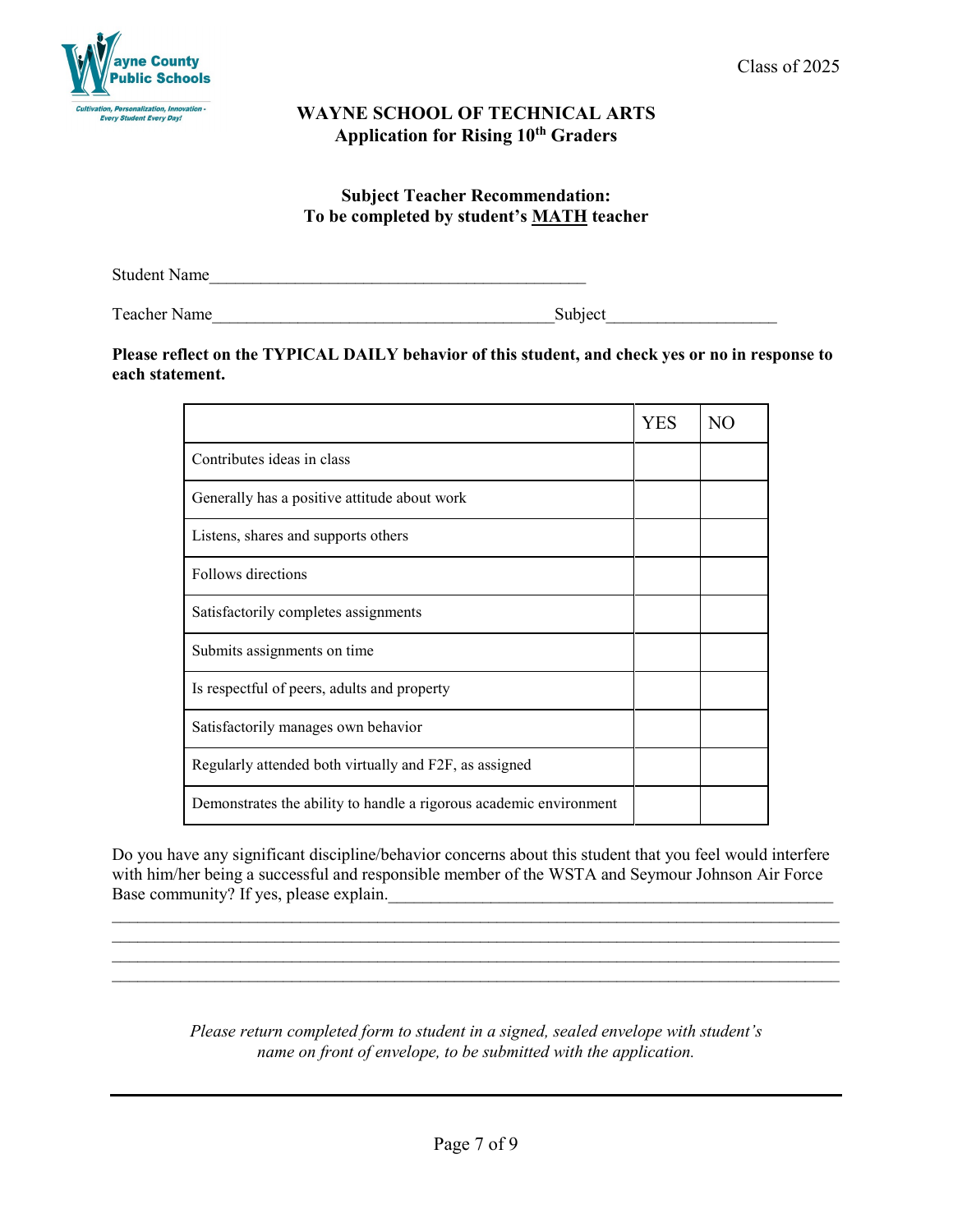

### **Subject Teacher Recommendation: To be completed by student's SCIENCE teacher**

Student Name

Teacher Name\_\_\_\_\_\_\_\_\_\_\_\_\_\_\_\_\_\_\_\_\_\_\_\_\_\_\_\_\_\_\_\_\_\_\_\_\_\_\_\_Subject\_\_\_\_\_\_\_\_\_\_\_\_\_\_\_\_\_\_\_\_

### **Please reflect on the TYPICAL DAILY behavior of this student, and check yes or no in response to each statement.**

|                                                                    | YES | N <sub>O</sub> |
|--------------------------------------------------------------------|-----|----------------|
| Contributes ideas in class                                         |     |                |
| Generally has a positive attitude about work                       |     |                |
| Listens, shares and supports others                                |     |                |
| Follows directions                                                 |     |                |
| Satisfactorily completes assignments                               |     |                |
| Submits assignments on time                                        |     |                |
| Is respectful of peers, adults and property                        |     |                |
| Satisfactorily manages own behavior                                |     |                |
| Regularly attended both virtually and F2F, as assigned             |     |                |
| Demonstrates the ability to handle a rigorous academic environment |     |                |

Do you have any significant discipline/behavior concerns about this student that you feel would interfere with him/her being a successful and responsible member of the WSTA and Seymour Johnson Air Force Base community? If yes, please explain.\_\_\_\_\_\_\_\_\_\_\_\_\_\_\_\_\_\_\_\_\_\_\_\_\_\_\_\_\_\_\_\_\_\_\_\_\_\_\_\_\_\_\_\_\_\_\_\_\_\_\_\_

 $\_$  , and the set of the set of the set of the set of the set of the set of the set of the set of the set of the set of the set of the set of the set of the set of the set of the set of the set of the set of the set of th

 $\_$  , and the set of the set of the set of the set of the set of the set of the set of the set of the set of the set of the set of the set of the set of the set of the set of the set of the set of the set of the set of th  $\_$  , and the set of the set of the set of the set of the set of the set of the set of the set of the set of the set of the set of the set of the set of the set of the set of the set of the set of the set of the set of th

> *Please return completed form to student in a signed, sealed envelope with student's name on front of envelope, to be submitted with the application.*